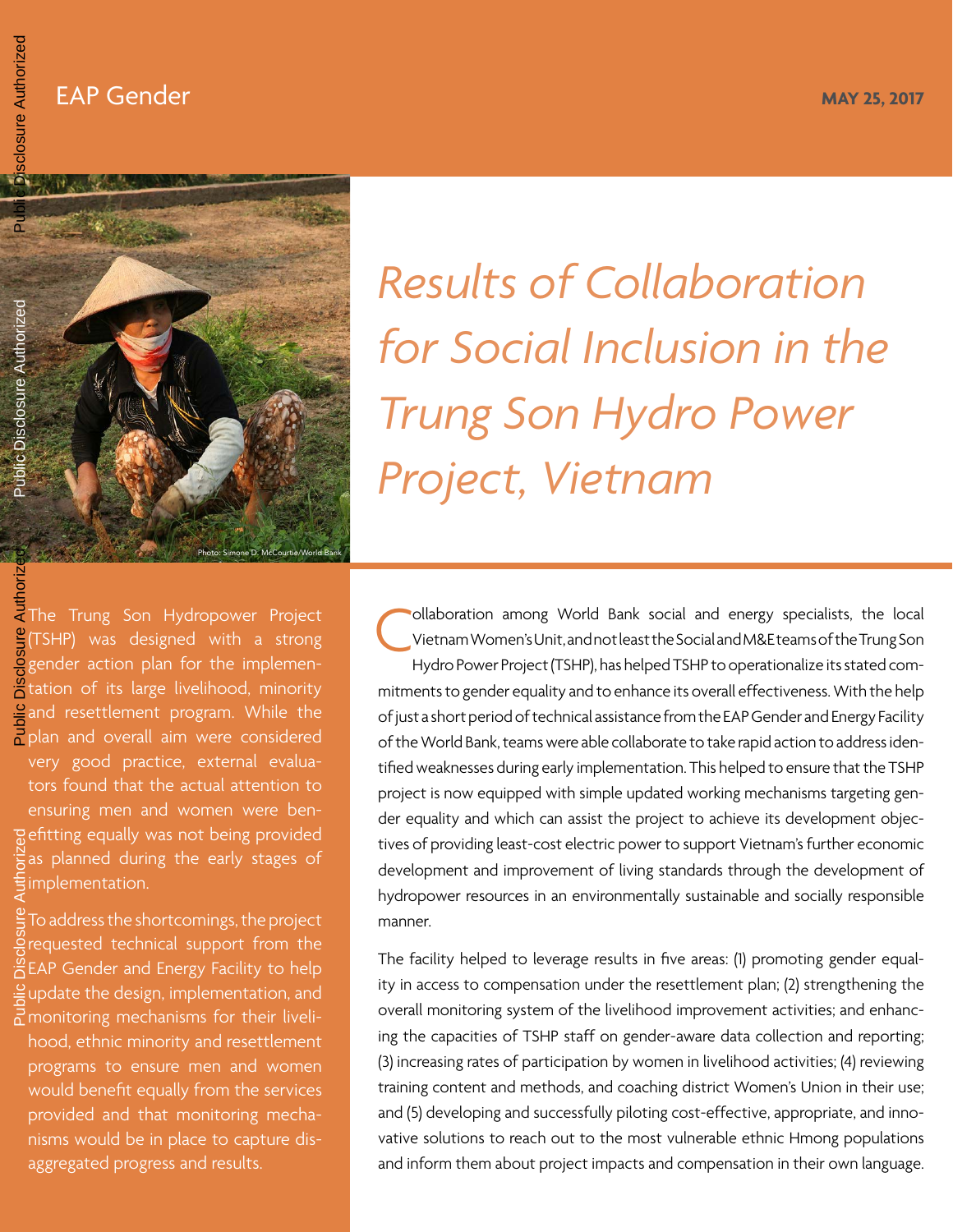# Results

# **Improved Access to Compensation**

The facility supported the review of mechanisms and procedures under the Resettlement Plan (RP) to promote the direct access of women to resettlement compensation. By September 2015, about 70 percent of the compensation had already been paid out. For the remaining 30 percent, the

facility helped to revise the compensation receipt that up until that point had included only the name and signature of the "head of household." The revised format included the names of both husband and wife and removed the signature of the head of household, replacing it with the signature of "receiver," formally enabling the receipt of money by wives. Initial doubts among TSHP staff regarding the feasibility of this approach—mainly caused by perceived mobility constraints of women—were cleared through consultations with the resettlement committee, the local banks, and the



district women's unions. As of December 2016, this resulted in an approximate 10 percent increase (of the remaining 30 percent) in joint husband and wife receipt of compensation since December 2015. Furthermore, an agreement was facilitated between TCHP and the District Compensation Management Board (DCMB) that Land Use Certificates would indicate the names of both husband and wife in accordance with the Land Law of 2013. Rigorous analysis from Vietnam has shown that, on balance, land-use rights held exclusively by women or jointly by couples result in beneficial effects such as increased household expenditures and women's selfemployment, and lower household vulnerability to poverty.

## **Increased Participation of Women Beneficiaries**

Outreach to women was enhanced considerably through training for CLIP staff (Community Livelihood Improvement Plan) and through promoting the application of specific gender criteria for the establishment of the common interest groups (CIG). Criteria included that at least one third of participants in each training course were women,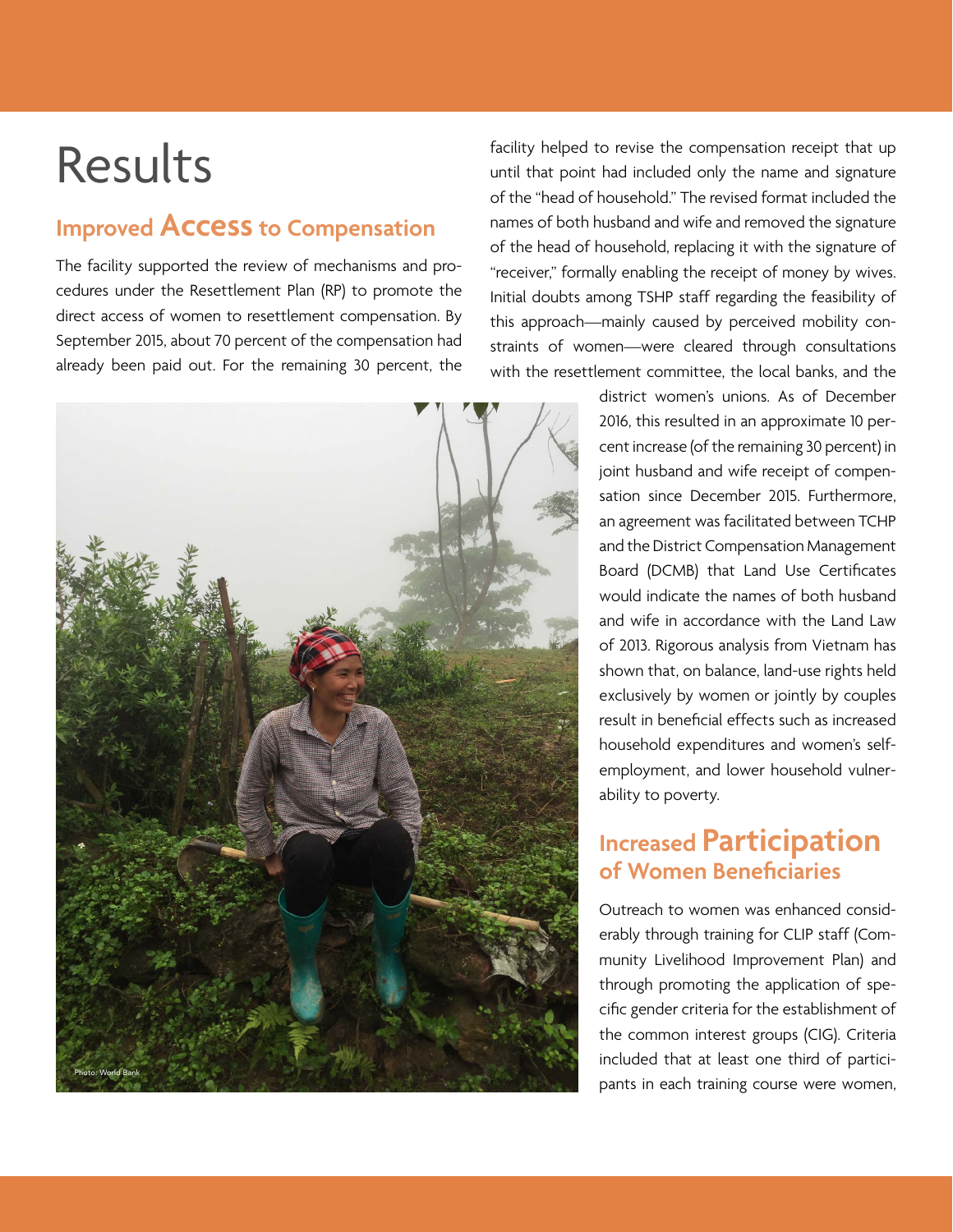or at least two courses held with mostly women; at least two women in each CIG or at least one CIG with mostly women in each community; gender-balance in decision-making in all CLIP activities; and promotion of competent women to become CIG's group leaders. This update to the CLIP program resulted in large increases in women participation in CIG activities and leadership roles.

| <b>Women Participation in CIG</b>      | September<br>2015<br>$(\%)$ | October<br>2016<br>$(\%)$ |
|----------------------------------------|-----------------------------|---------------------------|
| Women leading a CIG                    | 4                           | 22                        |
| CIG with at least two women<br>members | 13                          | 60                        |
| Women CIG members                      | 17                          | 38                        |
| Women attending CIG meetings           | n/a                         | 41                        |
| Women participants in CIG<br>training  | 30                          | 60                        |

#### **Innovative Communication Solutions**

Ethnic minority women were not properly informed about benefits and the impact of the TSHP on their livelihoods, according to early evaluation findings. The facility helped implement the commitment of TSHP to an inclusive communication campaign addressing information gaps of ethnic minorities, nonliterate individuals, and the remote and most vulnerable through a Radio+USB pilot to communicate a series of 12 programs in Hmong language targeting women. The series covered information related to entitlements and compensation; project impacts; and awareness on health, childcare, and water management, among others. Lowcost Radio+USB were distributed in five Hmong villages to 109 people, including 99 women and 10 village women's union members and village heads. A post-pilot survey on 39 percent of the recipients three weeks after the pilot found that 98 percent had used the sets to access the full 12 communication programs, 100 percent understood the messages, 100 percent had increased their understanding of the project, and 100 percent liked the programs. Moreover,

**The Trung Son Hydro Power Project (TSHP) is a 411 million power generation and flood control project (of which 330 million was financed by the World Bank).** It is being built on the Ma River in Thanh Hoa Province in Vietnam by December 2017. The Project will support the Vietnam Electricity utility EVN to strengthen its capacity for implementing environmental and social safeguards. It is estimated that about 2,430 households are affected to some extent by the project, with a total of 10,449 affected people. Of these, 98 percent are ethnic monitories. A key objective of TSHP is to improve, or at least restore, livelihoods and living standards of affected households and villages while allowing them to maintain their cultural identity.

The project costs include US\$40.52 million (including IBRD 20.91 million) for resettlement and livelihood regeneration to be implemented mainly through the Resettlement, Livelihood Restoration, and Ethnic Minority Development Plan (RLDP). The RLDP includes: (i) a Resettlement Plan (RP) to provide full compensation to those losing houses, land or other assets due to impacts of the reservoir, dam construction and downstream of the dam, and for effective relocation of households or shops when necessary; (ii) a Community Livelihoods Improvement Plan (CLIP) in affected villages to enhance the community's capacity to restore, maintain and sustainably use its human, social, natural, financial and physical resources after being affected by the project; and (iii) an Ethnic Minorities Development Plan (EMDP) to ensure that the development process fosters full respect for cultural identities in the project-affected area, taking into account their development needs and aspirations in preparing and implementing RLDP.

During 2015 and 2016, the East Asia and Pacific Gender and Energy Facility of the World Bank provided technical assistance to TSHP for the implementation of its social and environment impact management activities under the RLDP.

48 percent had lent the set to neighbors and relatives, further spreading information. The TSHP is considering scaling up the communication activities using the Radio+USB approach to all affected households in the project areas and to replicate the programs in relevant ethnic minority languages.